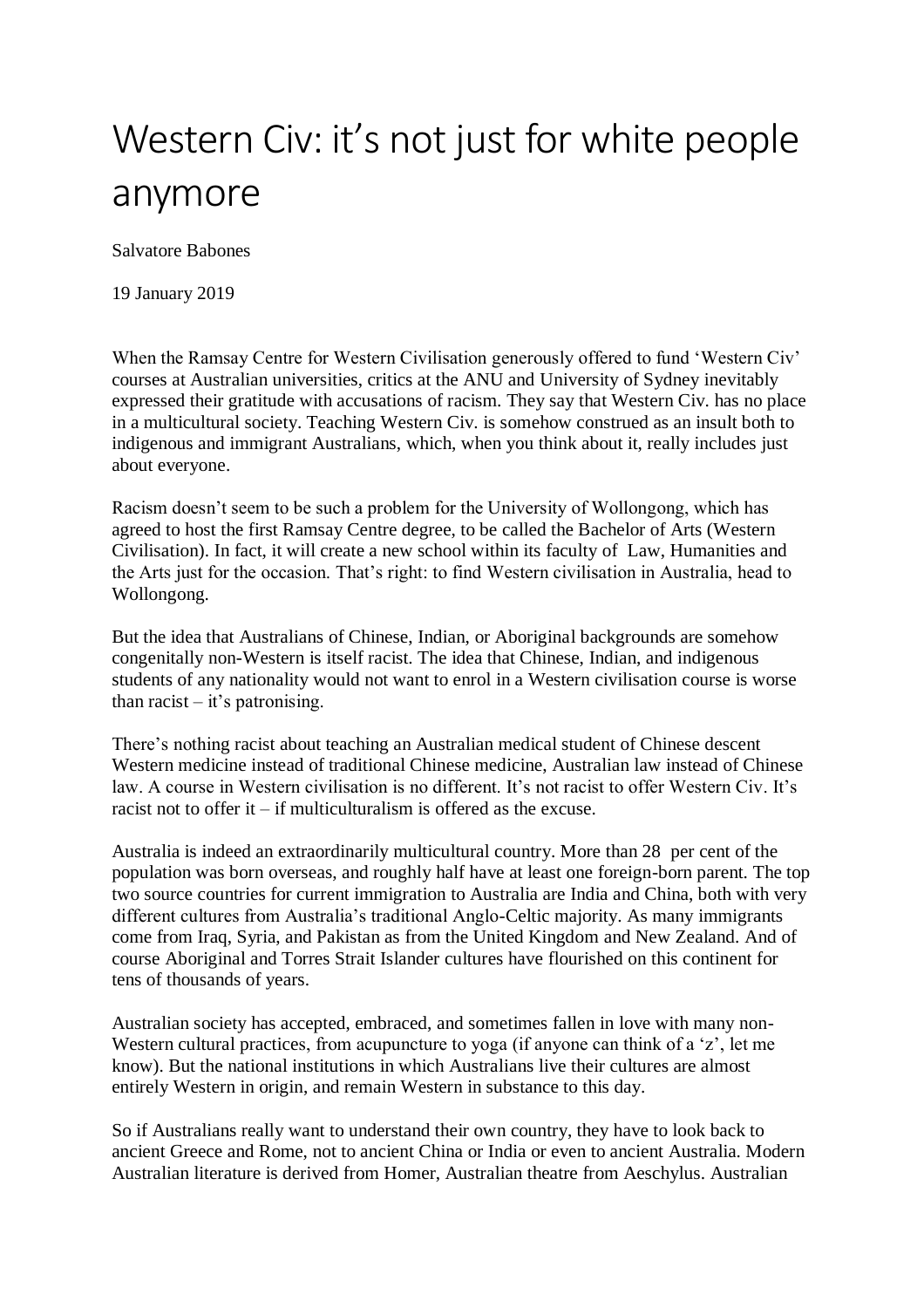democracy is inspired by the example of ancient Athens, not by Aboriginal custom, no matter how ancient that custom may be.

The Analects of Confucius and the Upanishads of India are fascinating and certainly worth reading, but they contributed very little to the governing philosophy of modern Australia. By contrast, any Australian who reads Plato's Republic or Aristotle's Politics will be amazed by how much contemporary Australian thought has been shaped by the ancient Greeks.

That's why Australians, especially the university students who will be expected to lead the country in the future, should read the great books of Western civilisation. Non-Western civilisations have produced profound, historically important ways of knowing. But educated Australians need a strong grounding in Western thought in order to understand their own institutions.

The great books programs being funded by the Ramsay Centre are fundamentally about an education in our own society. In fact, that's how Western Civ. courses got their start: as American university programs designed to teach young soldiers about their own civilisation, the one they were charged with saving in the first world war.

As it should be needless to say, Australian soldiers also played their part in that war for civilisation. University of Sydney academics don't have to go very far to find the remembrance plaque in the main portal to the university's famed Quadrangle. Just around the corner, Gallipoli, Jerusalem, and Villers-Bretonneux are memorialised in stained glass. The University of Wollongong wasn't around in those days, but Wollongong's Memorial Arch in McCabe Park remembers the conflict, as do hundreds of other memorials throughout Australia.

At the time of the first world war, Australian democracy was still in its infancy, but Australia's parliamentary traditions were already 700 years old. Australia's Parliament is a direct descendant of the mother of all parliaments – the one in Westminster.

No (civilised) person today would dream of excluding Asian or Aboriginal Australians from Parliament, or denying them the vote. Why not? Because Australia's 'Western' democracy belongs to them just as much as to a First Fleeter.

Australia's universities are just as Western, whatever some of their professors might think. The University of Sydney's official motto is sidere mens eadem mutato – 'though the stars may change, the life of the mind remains the same'. Now largely scrubbed from the university's official communications in favor of the anodyne 'leadership for good starts here', the old motto stands for the intellectual umbilical cord connecting Australia to the West.

Instead of being ashamed of their Westernness, or acknowledging it only as part of some Maoist exercise in self-criticism, Australian universities should follow Wollongong in embracing their Western identity. The University of Wollongong says that it 'stands for purpose'. Its embrace of the Ramsay degree suggests that maybe it really does.

Australian universities certainly should celebrate Australia's – and the world's – many cultures. Everyone should study a foreign language, admire the world's artistic heritage, travel a bit, and sample as many as possible of the world's distinctive cuisines. Australia is blessed to be a country of many cultures, and they are all worth experiencing. But our